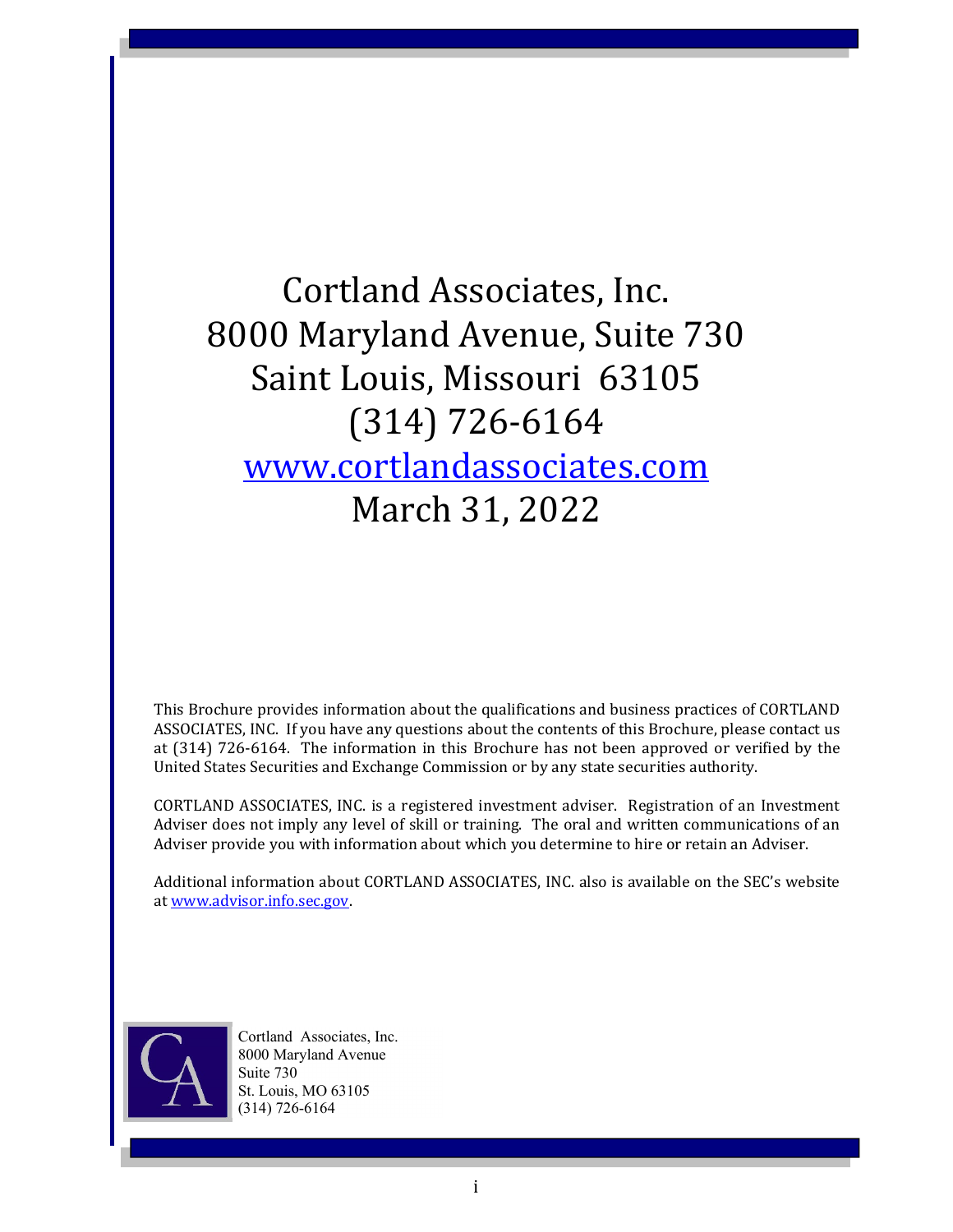# **Item 2 - Material Changes**

This annual update does not contain any material changes from our last annual update.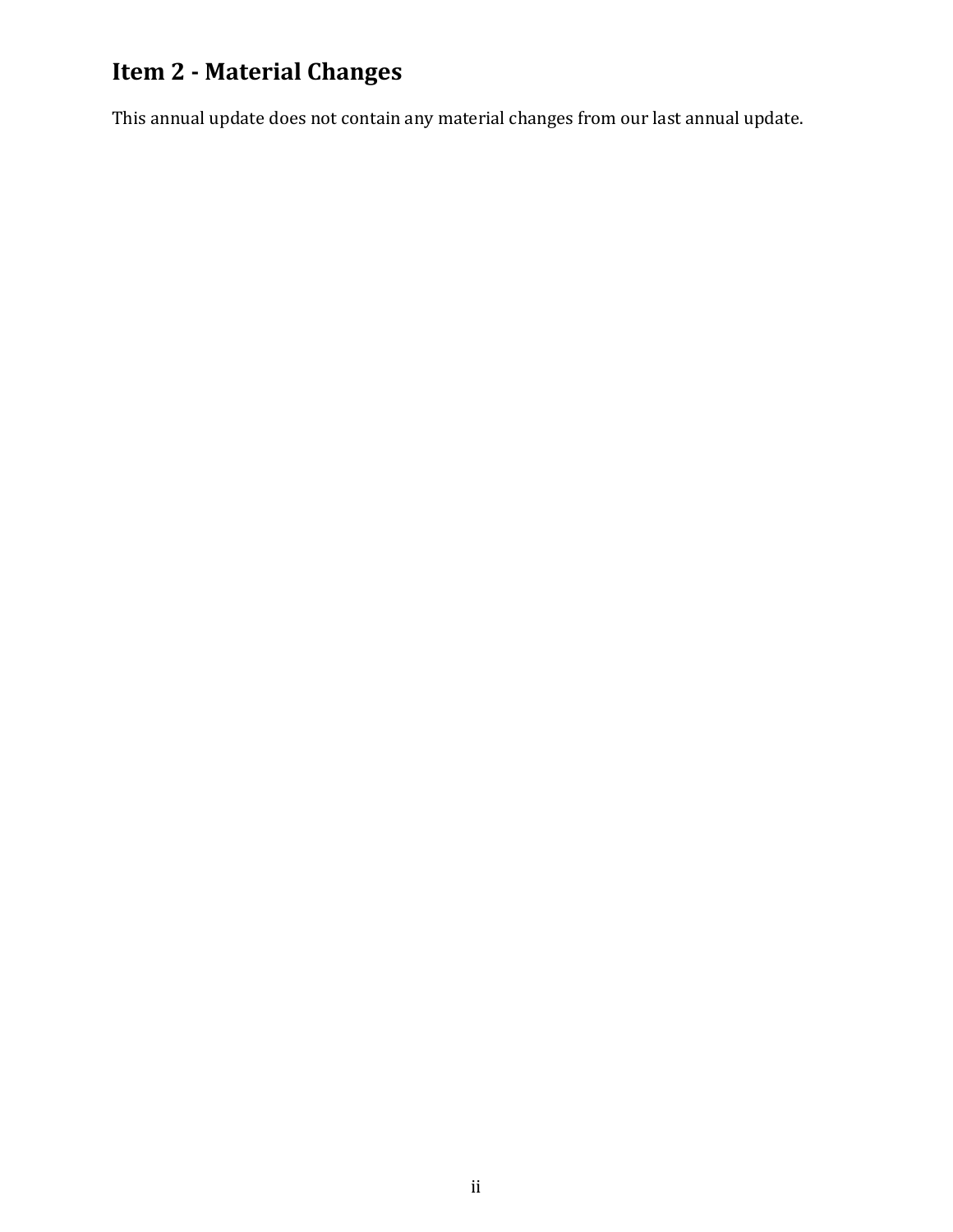# **Item 3 ‐Table of Contents**

| Item 8 - Methods of Analysis, Investment Strategies & Risk of Loss3 |  |
|---------------------------------------------------------------------|--|
|                                                                     |  |
|                                                                     |  |
|                                                                     |  |
|                                                                     |  |
|                                                                     |  |
|                                                                     |  |
|                                                                     |  |
|                                                                     |  |
|                                                                     |  |
|                                                                     |  |
| Brochure Supplement(s)                                              |  |
|                                                                     |  |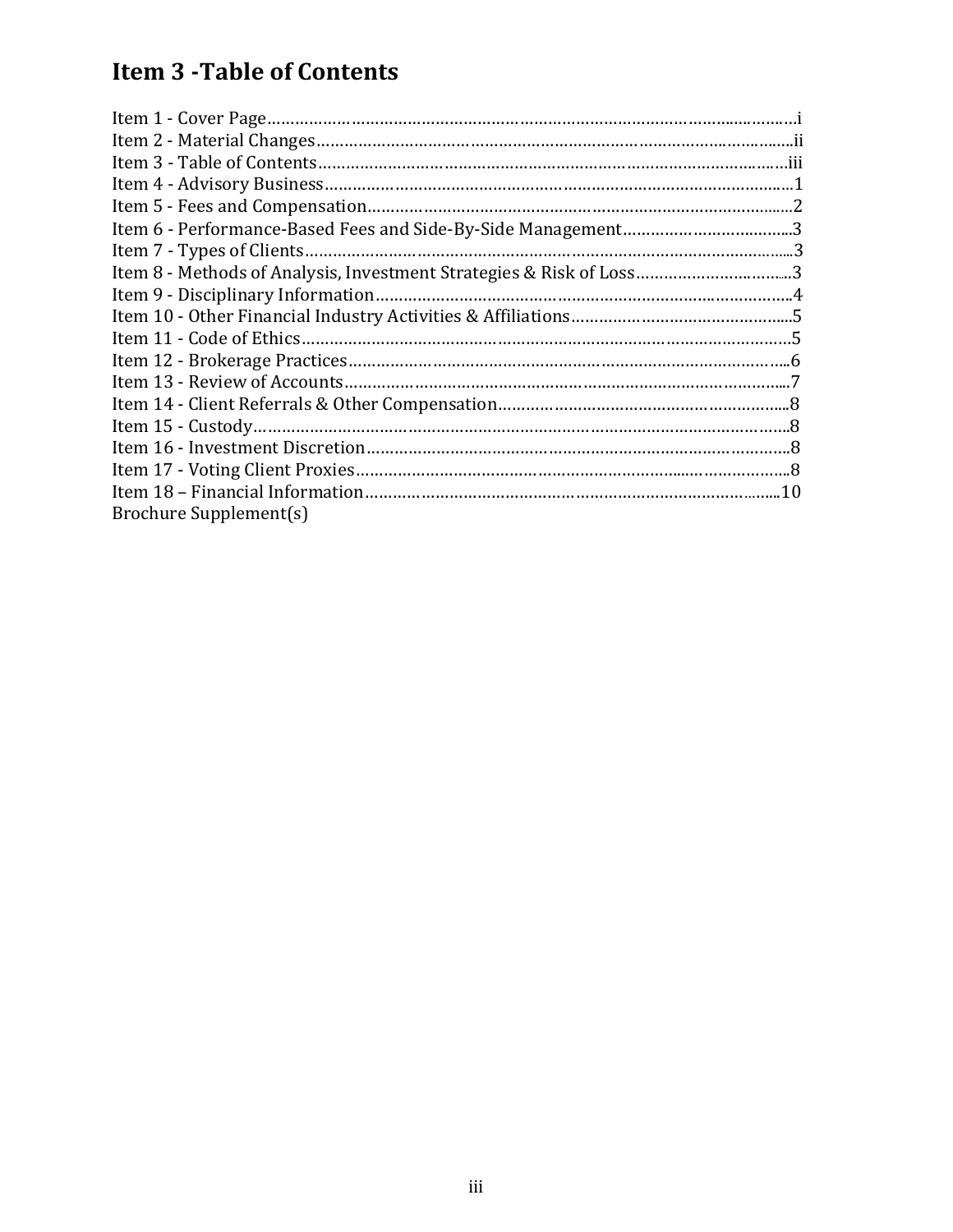# **Item 4 – Advisory Business**

#### **Firm Description**

Cortland Associates is a fee based investment advisory firm that commenced business on February 2, 1989. The firm is owned by two principals: William Carey, President and Chief Investment Officer and Thomas Podlesny, Chief Operating Officer.

### **Advisory Services**

Cortland Associates manages two types of client investment portfolios-equity and balanced portfolios. Equity accounts are primarily invested in domestic and international publicly traded common stocks, although periodically, equity oriented exchange traded funds and equity mutual funds may be included in equity accounts. The equity portfolio and the equity component of balanced portfolios (on a pro-rata basis) are uniformly managed with the exception of client directed portfolio restrictions. Balanced accounts are accounts that invest in both equity securities and fixed income securities. A balanced account's asset allocation (equity percentage allocation and fixed income percentage allocation) is customized dependent upon the client's specific risk tolerance and portfolio income requirements. The fixed income portfolio of taxable balanced accounts may be invested in municipal bonds, U.S. Treasury securities, U.S. government agency securities, corporate fixed income securities, tax-exempt fixed income mutual funds and money market securities. The fixed income portfolio of tax-exempt balanced accounts may be invested in U.S. Treasury securities, U.S. government agency securities, corporate fixed income securities, taxable fixed income mutual funds and money market securities. The allocation of fixed income assets to the aforementioned securities, duration of the fixed income portfolio and aggregate credit quality of the portfolio varies depending on the current investment opportunities available in the fixed income market.

### **Advisory Service Customization**

If a client prefers to not invest in a specific company or industry, Cortland Associates will exclude those company(s) from their portfolio. In reference to balanced portfolios, the portfolio's asset allocation and thereby its equity and fixed income percentage allocations are tailored for each client based upon their risk tolerance and income requirements.

#### **Wrap Programs or Fee in Lieu Commission Programs**

Cortland Associates participates in several brokerage firm fee in lieu of commissions programs or "Wrap Fee Programs." Cortland Associates does not differentiate the investment management of wrap fee accounts and non-wrap fee accounts. Wrap programs are sponsored by unaffiliated investment advisory or financial planning firms (each a "Sponsor"). Each Sponsor is affiliated with or dually-registered as a broker-dealer and provides execution services to program participants directly or through its affiliates. Under a wrap fee arrangement, the Sponsor may recommend to the client the retention of Cortland Associates as an investment advisor; pay Cortland Associates' investment advisory fee for services to the client; monitor and evaluate Cortland Associates' investment performance; execute the client's portfolio transactions without commissions being assessed; provide custodial services for the client's assets; or provide a combination of these or other services, all for a single fee paid by the client to the Sponsor. The aggregate wrap fee paid by the client is not the fee paid to Cortland Associates. Cortland Associates receives a portion of the aggregate fee from the Sponsor and this percentage varies by Sponsor. The fees paid to the program Sponsors by participating clients include fees for the execution of client transactions and accordingly, Cortland Associates is directed by the clients in these programs to effect transactions for their accounts through the sponsoring broker-dealer or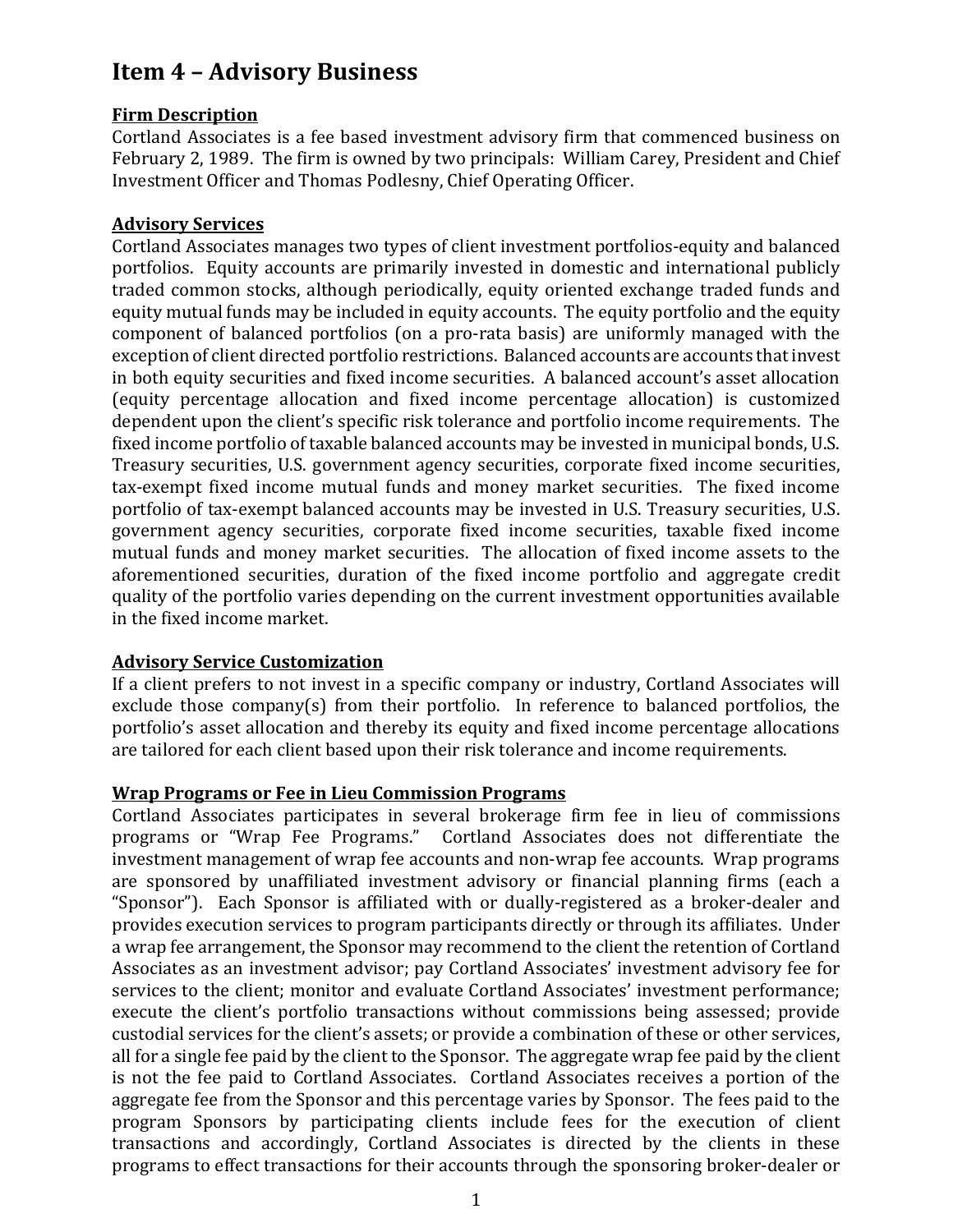the Sponsor's broker-dealer affiliate. In evaluating such an arrangement, a client should recognize that fees for execution are not negotiated by Cortland Associates. Therefore, it is the client's responsibility to determine that the Sponsor offering the wrap fee arrangement can provide best execution of transactions. The client should also consider that, depending upon the level of the wrap fee assessed by the Sponsor, the amount of portfolio trade activity in the client's account, the value of custodial and other services which are provided under the arrangement, and other relevant factors, the fee may or may not exceed the aggregate costs of such services if they were to be provided separately.

#### **Assets Under Management**

As of December 31, 2021, Cortland Associates was managing \$1,011,000,000 of assets on a discretionary basis. Cortland Associates does not manage assets on a non-discretionary basis.

# **Item 5 ‐ Fees and Compensation**

### **Fee Schedule**

Cortland Associates assesses equity account clients an annual fee of 1.00% or 0.25% per quarter of the average quarterly assets under management. If the account is a balanced account, a balanced account fee will be determined based upon the allocation of assets between the equity and fixed income components of the account. Cortland Associates bills clients quarterly and in arrears. The quarterly fee is derived by calculating the average account balance of the assets under management based upon the beginning and end of quarter account values and then multiplying this figure by the account's quarterly percentage fee. The beginning and end of quarter account values are based upon the custodian's final day of the quarter electronic download of portfolio positions and related security prices. There might be minor differences between the custodian's electronic final day of the quarter market values and the custodian's quarter-end statement values due to trade date/settlement date differences, pending transactions, and slight discrepancies with prices due to different pricing service providers used by the brokerage firms.

Cortland Associates' annual fee is negotiable and reserves the right to assess a fee less than 1.00% based upon a client's aggregate assets under management and other extenuating circumstances. Clients may terminate the advisory contract at any time. If a client terminates the advisory relationship prior to quarter-end, the quarterly fee is calculated on a pro-rata basis for the number of days during the quarter the account was under our investment management.

#### **Fee Payment Methods**

The client's quarterly fee may be deducted from client accounts or billed directly. This decision is solely the client's. Whether a client's fee is deducted from their account or paid directly, the client will receive for their review a copy of Cortland Associates' quarterly invoice. The invoice should be reviewed and compared to the custodian's quarter end statement to ensure accuracy.

#### **Other Fees**

Cortland Associates' fees are exclusive of brokerage commissions, transaction fees, and other related costs and expenses which shall be incurred by the client. Clients may incur certain charges imposed by custodians, brokers, and other third parties such as custodial fees, deferred sales charges, odd-lot differentials, transfer taxes, wire transfer and electronic fund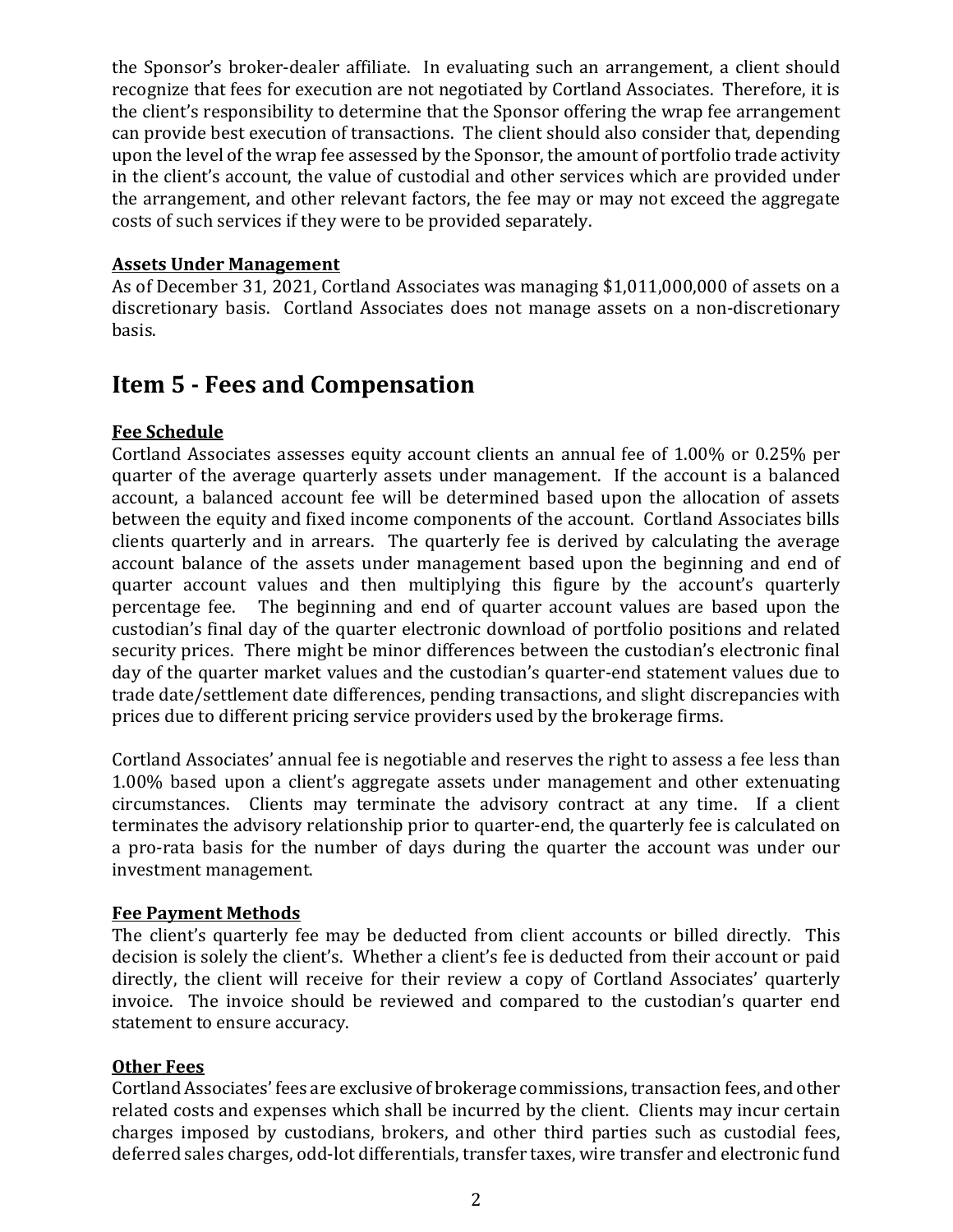fees, and other fees and taxes on brokerage accounts and securities transactions. Mutual funds and exchange traded funds also charge internal management fees that are disclosed in a fund's prospectus. Such charges, fees and commissions are exclusive of and in addition to Cortland Associates' fee, and Cortland Associates does not receive any portion of the aforementioned commissions, fees and costs.

#### **Payment Timing**

Cortland Associates bills clients in arrears and does not allow prepayment of fees. As described previously, Cortland Associates prorates the fee for accounts terminated prior to quarter end.

## **Item 6 – Performance‐Based Fees & Side‐by‐Side Management**

Cortland Associates, Inc. does not offer performance based fees.

# **Item 7 ‐ Types of Clients**

Cortland Associates provides investment advisory services to individuals, trusts, profit sharing plans, pension plans, endowments & foundations and eleemosynary organizations. The firm has a client minimum account size of \$500,000 but reserves the right to accept client relationships below the stated minimum.

# **Item 8 – Methods of Analysis, Investment Strategies and Risk of Loss**

### **Methods of Analysis and Investment Strategy**

Cortland Associates is dedicated to a thorough, value-oriented approach to investing as a means of achieving superior investment results with a reduced degree of risk. This is accomplished by investing in securities that have been thoroughly researched and meet a series of exacting performance standards.

Cortland Associates' investment ideas are derived from multiple sources including proprietary research, Wall Street research and non-Wall Street industry contacts. Prior to investment, Cortland Associates will carefully examine a company's financial statements and other published data. Basic financial statistics are evaluated such as stock price in relationship to cash flow and book value, debt ratios, historical trends in gross, operating and pre-tax margins, returns on assets and returns on equity. These statistical evaluations combined with a study of the company's fundamental business operations afford an initial sense of the prospective investment's value relative to other investment alternatives. If, after preliminary review, the investment remains a candidate for inclusion in portfolios, Cortland Associates undertakes a thorough evaluation of the company's operations in order to understand a company as an operating entity. In-depth analysis must be predicated on the knowledge of products, markets, quality of management, research & development and the tenor of competition. This often requires visits to company facilities and interviews with management, suppliers and competitors. Cortland Associates' portfolio managers seek to discover those specific business advantages resulting from superior merchandising, proprietary technological positions, unique manufacturing efficiencies, or favored niche positions. Cortland Associates is particularly interested in the financial controls and major variables that could affect profitability. After an investment is made, Cortland Associates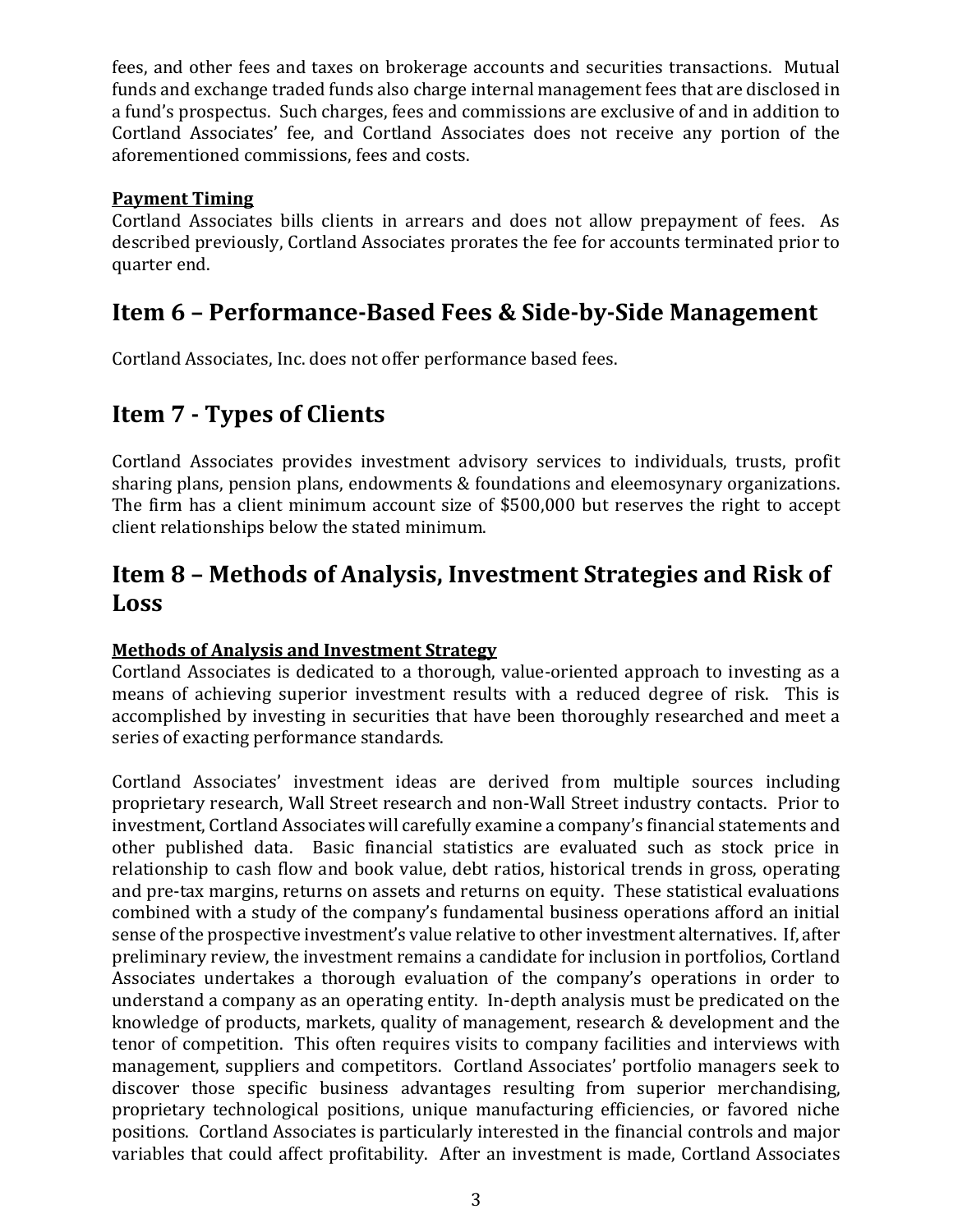regularly monitors pertinent industry and economic data. The goal of analysis and review is to critically monitor a company's operations, its industry's prospects and its stock market valuation to ensure that these factors are evolving as anticipated. Cortland Associates controls the investment process by limiting the number of investments held in each portfolio. This creates investment focus on a manageable number of carefully researched companies and promotes informed decision-making.

An investment will be reviewed and become a candidate for full or partial sale based upon the following factors: evidence of deterioration in the fundamentals of a company or its industry and if the security's stock price meets or exceeds our internally generated fair market valuation level.

### **Material & Security Risks**

Cortland Associates' investment portfolios are subject to a multitude of risks ranging from geopolitical to company specific. As a consequence, clients should be cognizant that portfolio assets will fluctuate in value and may be worth less than originally invested for a period of time. Clients should only allocate assets for Cortland Associates' investment management that are long-term in nature (three to five years) and are not intended for current or shortterm purposes.

Cortland Associates invests client portfolios in domestic equities, international equities and fixed income securities. These securities involve the risk of loss of principal value. Equity securities are influenced primarily by stock market risk which is often referred to systemic risk and company specific risk. Therefore, investment in equity securities should be long term and with portfolio assets that can sustain fluctuations in asset values. Fixed income securities are influenced by interest rate movements, the credit quality of the security and the duration of the security. The market value of bonds is inversely correlated to the direction of interest rate changes and therefore may be valued below their original purchase price prior to maturity. The fluctuation in the value of bonds is also influenced by the credit agencies (Standard and Poor's, Moody's and Fitch) changes of ratings on bonds and as a result may also be valued below the original purchase price prior to maturity. To mitigate the volatility of its fixed income investments, Cortland Associates concentrates investment in fixed income portfolios to short/medium term duration bonds and investment grade or above credit quality issues.

Cortland Associates' client portfolios are invested in a limited size investment portfolio of unequally weighted percentage positions thus the influence or risk of each security is greater than in a more diversified portfolio.

# **Item 9 – Disciplinary Information**

Cortland Associates' principals and employees have had no legal or disciplinary action taken against them.

# **Item 10 – Other Financial Industry Activities and Affiliations**

## **Broker‐Dealer Registration**

Cortland Associates is not registered or planning to be registered as a broker-dealer.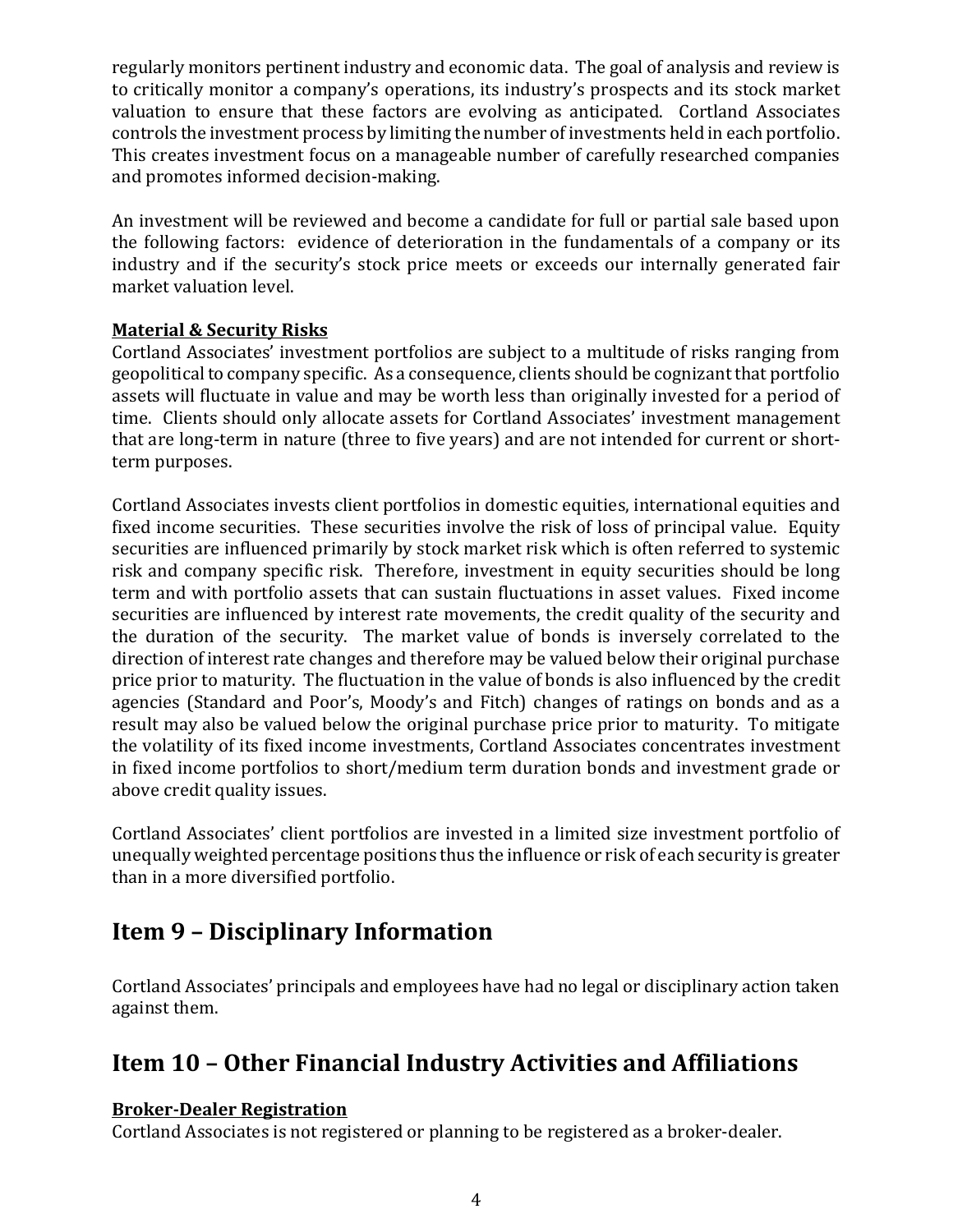### **Futures/Commodities Registration**

Cortland Associates is not registered or planning to be registered as a futures or commodities related entity.

#### **Related Persons**

Cortland Associates does not have a related person affiliation with any individual or organization.

### **Investment Advisor Recommendations**

Cortland Associates does not recommend or receive compensation from other investment advisors.

#### **Other Financial Industry Activities or Affiliations**

Xiling Fund II LLC and Xiling Fund III/Meiping LLC ("Art/Collectible Funds") are limited liability companies managed by Xuan Yong Group LLC, Xiling Group, LLC and Xiling Jingli LLC, respectively, of which William Carey and Thomas Podlesny are managing members. The Art/Collectible Funds purchase and hold for appreciation collectibles in the form of Chinese porcelain and other Chinese artifacts. Cortland Associates does not manage or otherwise participate in the Art/Collectible Funds. In limited cases, Cortland Associates may recommend that a client consider an investment in an Art/Collectible Fund. In such cases, Cortland Associates advises the client of the conflict of interest which results because Cortland Associates' principals have a financial interest in the Art/Collectible Fund. If the client decides to invest in an Art/Collectible Fund after careful consideration of the relevant factors, Cortland Associates will no longer manage the assets invested by the client in the Art/Collectible Fund and does not assess an advisory fee on assets invested in the Art/Collectible Fund.

# **Item 11 – Code of Ethics, Participation or Interest in Client Transactions & Personal Trading**

### **Code of Ethics Document**

Cortland Associates maintains a Code of Ethics to ensure compliance with the Investment Advisers Act of 1940 and to govern personal securities activities of persons affiliated with the Advisor. All employees and principals of Cortland Associates are required to read, know and comply with the policies set forth in the Code of Ethics. Each employee and principal of Cortland Associates must confirm that he/she will act in compliance with these policies. A copy of our Code of Ethics is available upon request to all current and prospective clients.

#### **Personal Transactions**

The principals and employees of Cortland Associates may purchase or sell the same securities that are purchased or sold on behalf of clients. Personal security transactions by persons associated with Cortland Associates are subject to the firm's internal policies, which include various reporting, disclosure and approval requirements, described in summary below, in order to prevent actual or potential conflicts of interest with transactions recommended to clients. These internal policies apply not only to transactions by the individual, but also to transactions for accounts in which such person has an interest individually, jointly or as guardian, executor, or trustee or in which such person or the person's spouse, minor children or other dependents residing in the same household have an interest. Spouse's employer sponsored retirement plans are excluded from these internal policies. Compliance with these internal policies is a condition of employment.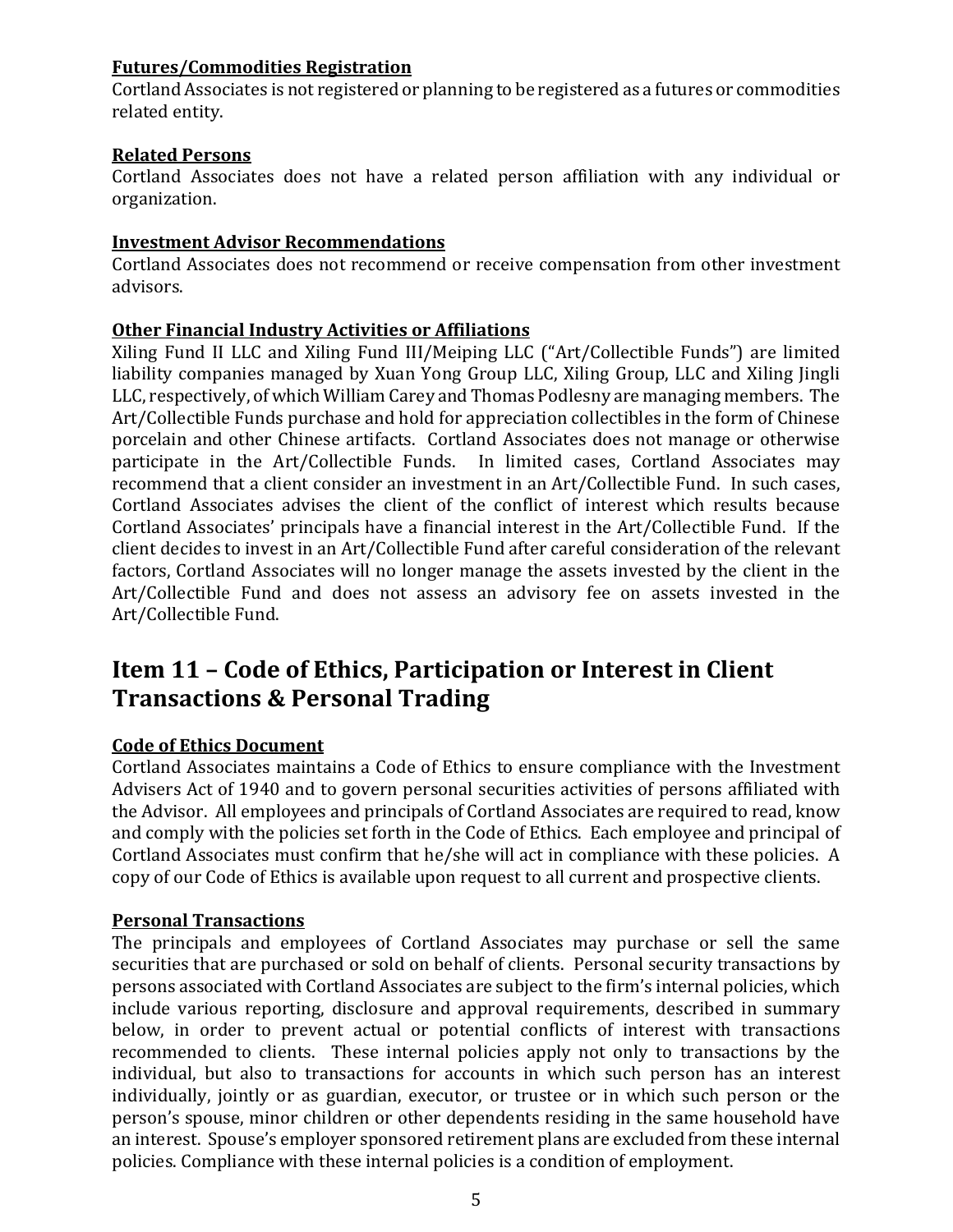Cortland Associates requires prompt reporting of all personal transactions, and all employees of Cortland Associates are required to maintain their personal accounts on our client accounting system to facilitate this reporting. Furthermore, Cortland Associates requires that all brokerage account relationships be disclosed, that we receive duplicate confirmations of transactions and custodial account statement(s), and quarterly certification of compliance with our internal policies from all covered persons. Transactions in spouse's employer sponsored retirement plans, government securities, bank certificates of deposit, and shares of open-end mutual funds are excluded from reporting requirements.

In addition to reporting and record-keeping requirements, the internal policies of Cortland Associates impose various procedural restrictions on personal transactions. These include the following:

- 1. All transactions in equities and options thereon must be submitted for pre-approval review by Cortland's compliance department.
- 2. No personal transactions will take place in a given security during a period when a client trading program is in effect until all client orders have been executed for that security.

Cortland Associates' compliance officer regularly monitors and verifies compliance of covered persons with the requirements of its internal policies and reports apparent violations to our senior management. The compliance officer has the authority to require reversal or adjustment of a personal transaction or the disgorgement of a profit realized on a transaction in violation of the policies to avoid the appearance of a conflict of interest between personal investment activities and those carried out for clients. The compliance officer also may recommend to management the imposition of more severe sanctions, including termination of employment in the case of certain types of violations.

# **Item 12 – Brokerage Practices**

## **Soft Dollar Benefits**

Soft dollars are defined as services received by an investment manager from a broker-dealer for brokerage commissions executed through their firm. Cortland Associates does not receive compensation, products or research services either directly or indirectly from soft dollars.

### **Directed Brokerage**

As a resource to clients, Cortland Associates will provide a limited list of custodians for clients to review in their due diligence process but does not recommend or mandate the use of specific broker-dealers or other custodians to clients. The decision of where to custody the assets and the trading commission rates associated with each client's account is determined solely by the client. Cortland Associates receives no compensation, product or research services either directly or indirectly via soft dollars for inclusion in the aforementioned custodian list. The information provided will include commission rates and other transaction costs, order aggregation capability and web-access capability.

When a client designates use of a particular custodian, they should consider whether such a designation may result in costs or disadvantages, which might include higher commissions, less favorable net prices and executions, or disadvantages regarding priority of execution,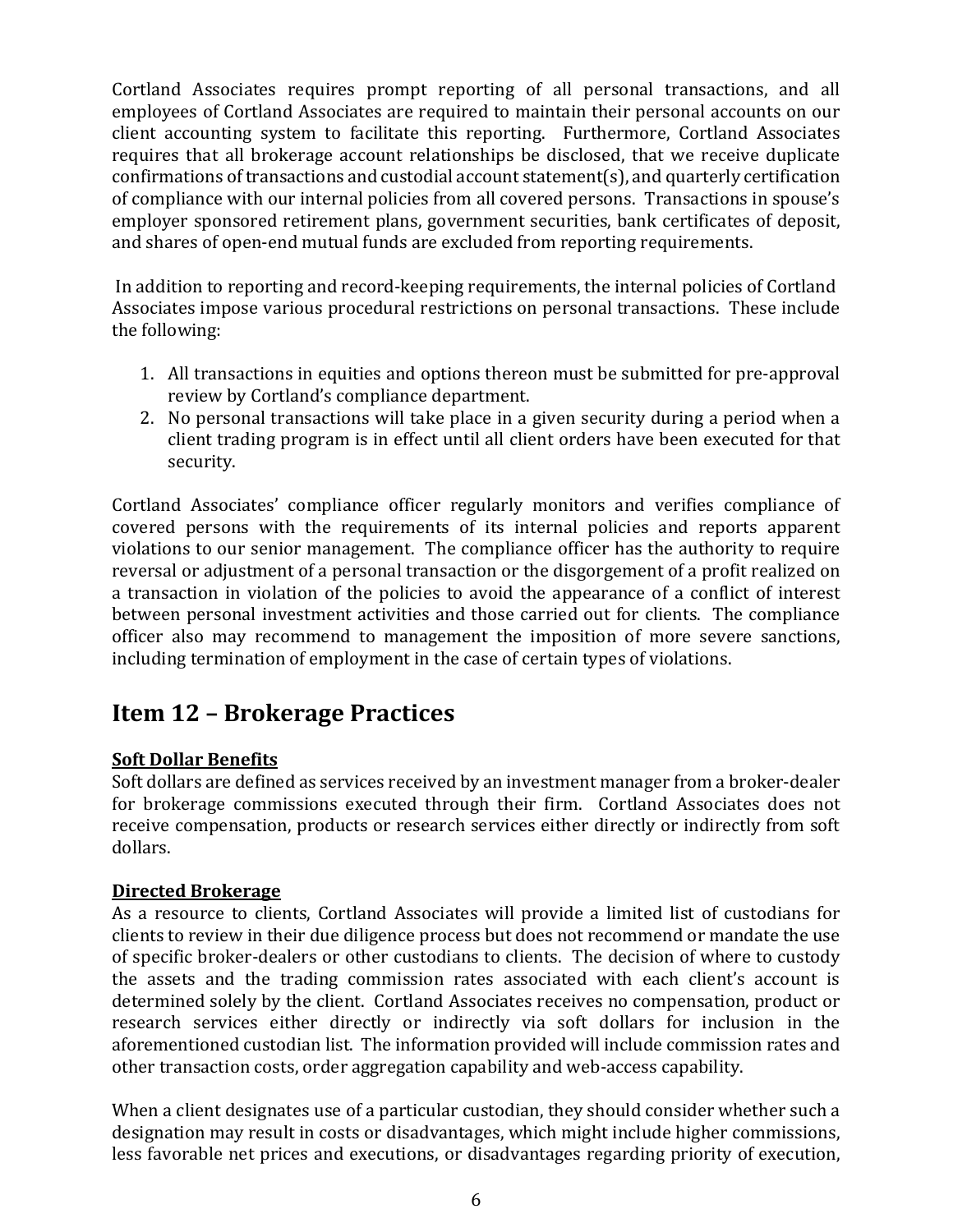allocation of new issue purchases and aggregation of orders. After a client chooses a custodian, Cortland Associates will transact all equity transactions for the client's account through the custodial broker at a commission rate agreed upon by the client and the broker. In the case of transactions of fixed-income securities, Cortland Associates may deviate from the client's designation in situations in which, in Cortland Associates' judgment, a significantly more advantageous net price or an exclusive offering is available from another dealer, or Cortland Associates may authorize the designated custodian to effect the transaction as agent in order to obtain a better price from another dealer, but will allow the designated "agent" broker-dealer a scheduled mark-up or mark-down on the transaction.

### **Order Aggregation**

It is Cortland Associates' practice, when feasible, to aggregate for execution transaction orders for the purchase or sale of a particular security for the accounts of several clients in order to seek a more uniform price execution. The benefit, if any, obtained as a result of such aggregation is allocated among the accounts of clients that participated in the aggregated transaction. Cortland Associates will provide to clients a list of custodians participating in the order aggregation process.

In order to execute client orders most efficiently, Cortland Associates' traders will normally assign the lowest priority of execution of an order for client accounts that are not included in the aggregated order(s). Accordingly, the execution of orders for accounts that are not included in the aggregated order(s) may be less timely than the execution of orders for other client accounts. This priority of execution may or may not result in any consistent price disadvantage, depending upon the market activity in the security to be purchased or sold.

# **Item 13 – Review of Accounts**

### **Client Portfolio Reviews**

Cortland Associates' client accounts are reviewed regularly by either William Carey, President or Thomas Podlesny, Chief Operating Officer. They frequently are in contact with clients either in person or via the client's preferred mode of communication to apprise them of the current status of their portfolio.

### **Reporting**

Cortland Associates provides quarterly written reports detailing the client's security holdings as of calendar quarter end and a performance review for the most recent quarter and year-to-date.

# **Item 14 – Client Referrals and Other Compensation**

### **Economic Benefits from Other Sources**

Cortland Associates does not receive any economic benefit for providing investment advice other than its advisory fee. Cortland Associates' sole source of revenue are clients' investment advisory fees.

#### **Solicitations Agreement**

Cortland Associates may enter into agreements providing cash compensation to persons who refer clients to Cortland Associates. These agreements are governed by, and require that the solicitor meet the disclosure and other requirements of the Investment Advisers Act,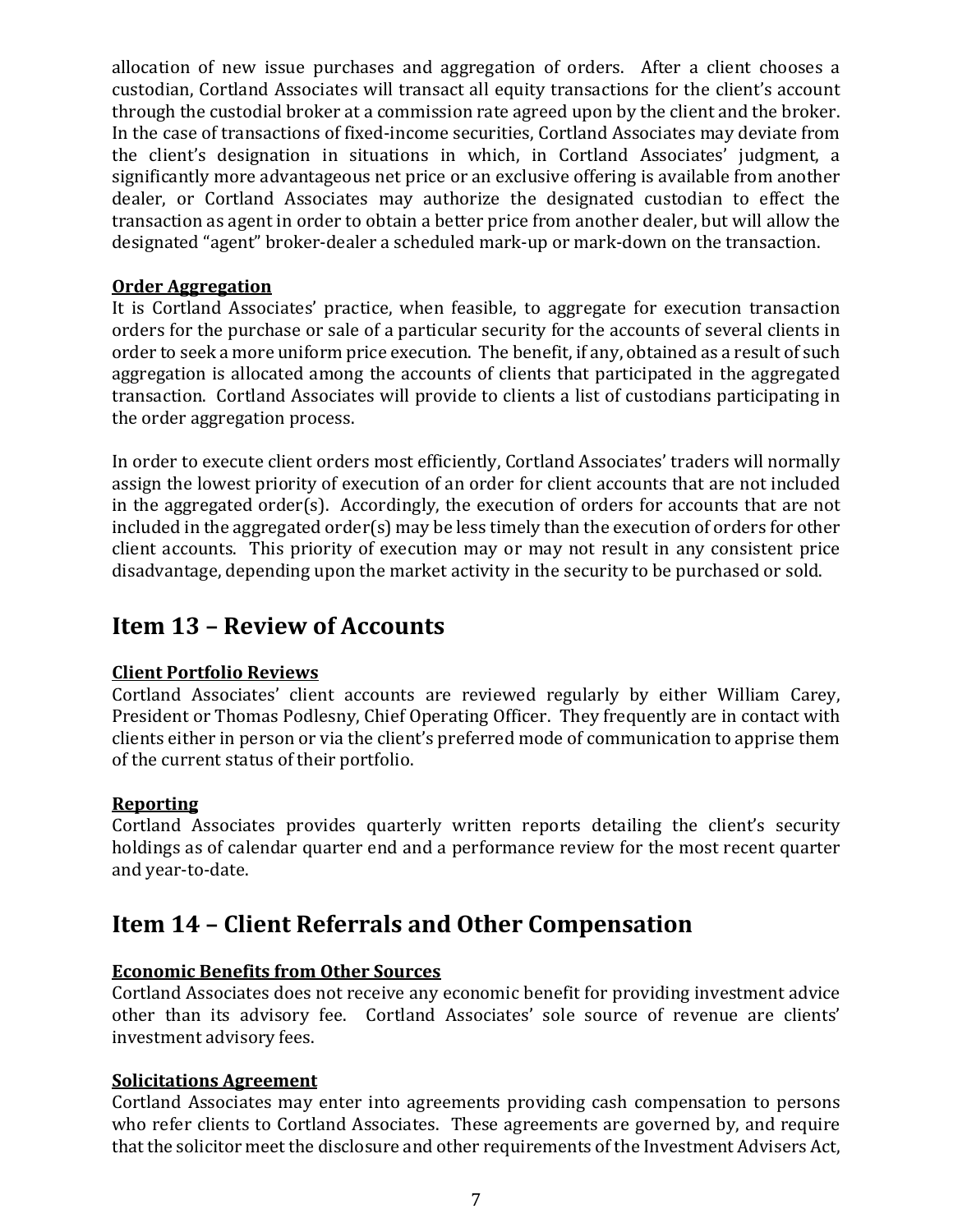as well as comply with other applicable laws and regulations including state securities laws. The terms of an agreement may differ somewhat depending upon the circumstances, but generally provide either for compensation equal to a specified percentage of the fees received by Cortland Associates from clients referred, or for a fixed compensation payable quarterly and subject to periodic review not less frequently than annually. All clients referred to Cortland Associates by solicitors will be given full written disclosures describing the terms and fee arrangements between Cortland Associates and the solicitor.

# **Item 15 – Custody**

Cortland Associates does not take have actual custody of client securities and/or funds, but it is deemed to have custody by virtue that fees are remitted from accounts. Each quarter its clients will receive a Cortland Associates' generated quarter-end, account appraisal. This statement should be compared to the monthly statement the client receives from their custodian to ensure accuracy of the information.

# **Item 16 – Investment Discretion**

By executing Cortland Associates' investment advisory agreement, the client gives Cortland Associates limited power of attorney to execute trades on their behalf. Thus, Cortland Associates will have the authority to supervise and direct the investments of and for the client's account without prior consultation with the client. Pursuant to this discretionary authority, Cortland Associates will determine which securities are bought or sold for the account and the total dollar amount of such purchases and sales. Cortland Associates' authority may be subject to conditions imposed by the client where the client prohibits the purchase of certain types of securities.

# **Item 17 – Voting Client Proxies**

### **Proxy Voting Procedures**

Proxy voting is an important right of shareholders and reasonable care and diligence must be undertaken to ensure that such rights are properly and timely exercised. When Cortland Associates has discretion to vote the proxies of its clients, it will vote those proxies in the best interest of its clients and in accordance with these policies and procedures. Cortland Associates will keep a record of each proxy received and determine which accounts hold the security to which the proxy relates. Cortland Associates' C.O.O. and or C.I.O. will determine how to vote the proxy. Cortland Associates may retain a third party to assist it in coordinating and voting proxies.

#### **Voting Guidelines**

In the absence of specific voting guidelines from a client, Cortland Associates will vote proxies in the best interest of each particular client, which may result in different voting results for proxies for the same issuer. Cortland Associates believes that voting proxies in accordance with the following guidelines is in the best interest of its client. Generally, Cortland Associates will vote in favor of routine corporate proposals, including election of directors (where no corporate governance issues are implicated), selection of auditors, and increases in or reclassification of common stock. Generally, Cortland Associates will vote against proposals that make it more difficult to replace members of the issuer's board of